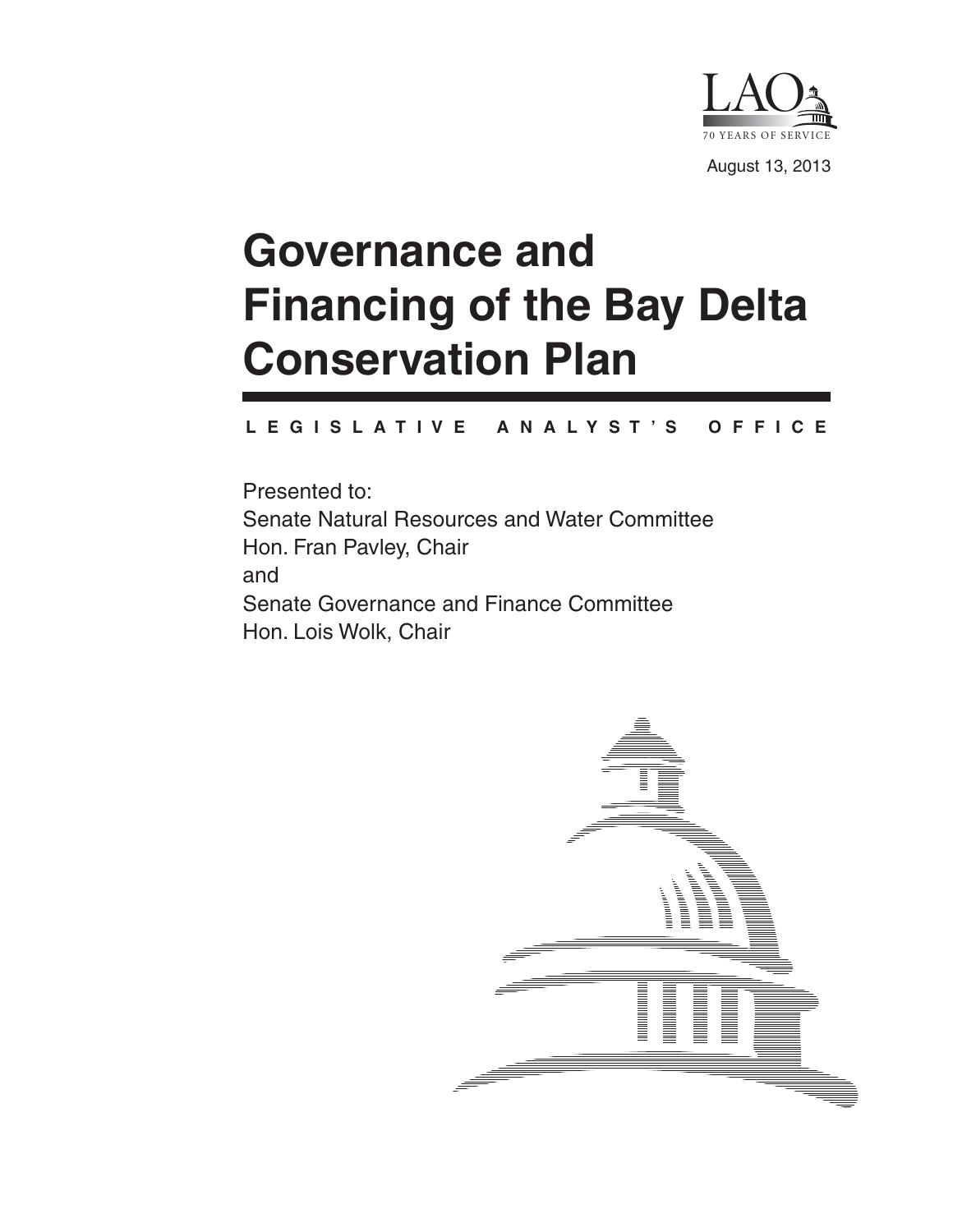

# **Overview of the Bay Delta Conservation Plan (BDCP)**



*Coequal Goals for the Delta.* The BDCP is a proposal intended to help achieve the "coequal goals" of improving the reliability of the state's water system and enhancing the Delta ecosystem, while preserving the Delta as an evolving place. Specifically, BDCP is a Natural Community Conservation Plan (NCCP) that will provide wildlife agencies with the necessary information to issue new endangered species act permits for the operation of the State Water Project (SWP) and Central Valley Project (CVP) for the next 50 years.

 *Measures for Species Recovery.* A NCCP must implement activities that will contribute to recovery of the species covered by the plan. Such measures described in BDCP include: (1) adding two tunnels underneath the Delta to take water from the Sacramento River to the existing pumping plants in the south Delta and (2) ecosystem restoration projects, such as acquiring and improving roughly 147,000 acres of habitat for protected species and improving water quality.



**Adaptive Management.** The BDCP includes an "adaptive" management" process that monitors environmental conditions, evaluates which measures succeed in helping species recover, and then adjusts them in the future based on that evaluation.



*Other State Efforts in the Delta.* Many state programs are also intended to help achieve the coequal goals, as well as other state goals in the Delta. The Delta Reform Act of 2009 created the Delta Stewardship Council (DSC) to direct efforts across state agencies and to resolve the lack of accountability and authority that hindered previous efforts in the Delta. The act requires DSC to (1) develop a legally enforceable Delta Plan to set the overall direction for state policy in the Delta for the next 50 years and (2) incorporate BDCP into that plan if it meets NCCP requirements.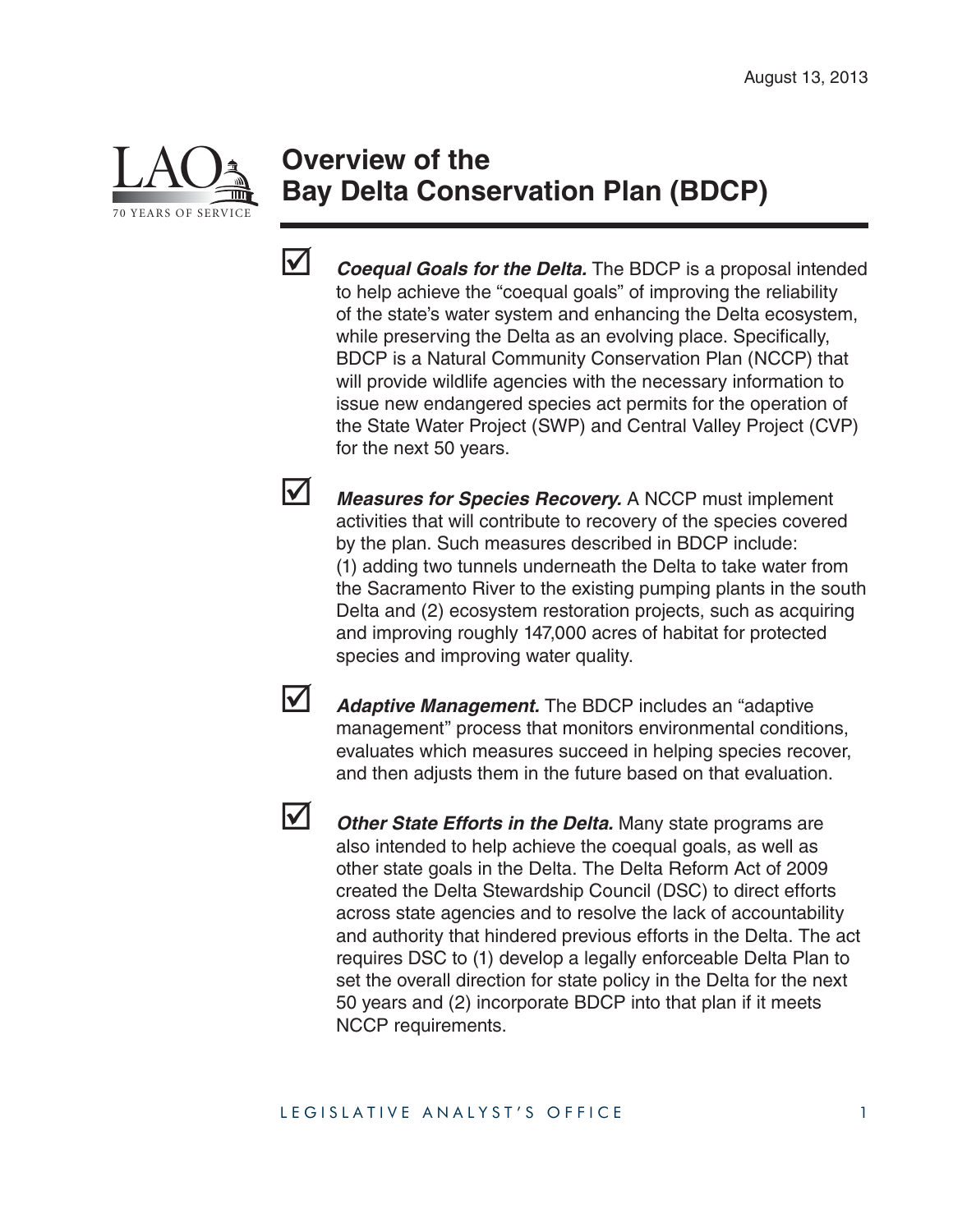

# **Proposed BDCP Governance Structure**



 $\triangledown$  The BDCP proposes five groups that will together be responsible for ensuring that the plan is implemented, including:

- *Authorized Entity Group.* Composed of agencies that will receive permits under BDCP, which includes state and federal water supply agencies, and could include water contractors. Responsibilities include overall program oversight, deciding how the SWP and CVP will be operated, and approving changes to the species recovery measures (with the Permit Oversight Group). The group will also define the scope of responsibilities for the Implementation Office (discussed below), evaluate its performance, and select the office's program manager.
- **Permit Oversight Group.** Composed of state and federal wildlife agencies that issue permits under the Endangered Species Act and NCCP Act. Responsibilities include monitoring compliance with the conditions of the permits, which can be revoked by the group if those conditions are violated.
- **Implementation Office.** Composed of staff from the Department of Water Resources (DWR), water contractors, or other agencies with relevant experience. Responsibilities include administering funding for plan implementation, coordinating activities with other Delta programs, and ensuring that species recovery measures are carried out by numerous other state and federal agencies. However, the Implementation Office does not have statutory authority to direct the activities of these agencies.
- **Adaptive Management Team.** Composed of representatives from the Authorized Entity Group, the Permit Oversight Group, water contractors, DSC's Delta Science Program, and the state and federal programs that coordinate scientific activity in the Delta. Responsibilities include administering the adaptive management program and proposing changes to species recovery measures.

#### LEGISLATIVE ANALYST'S OFFICE 2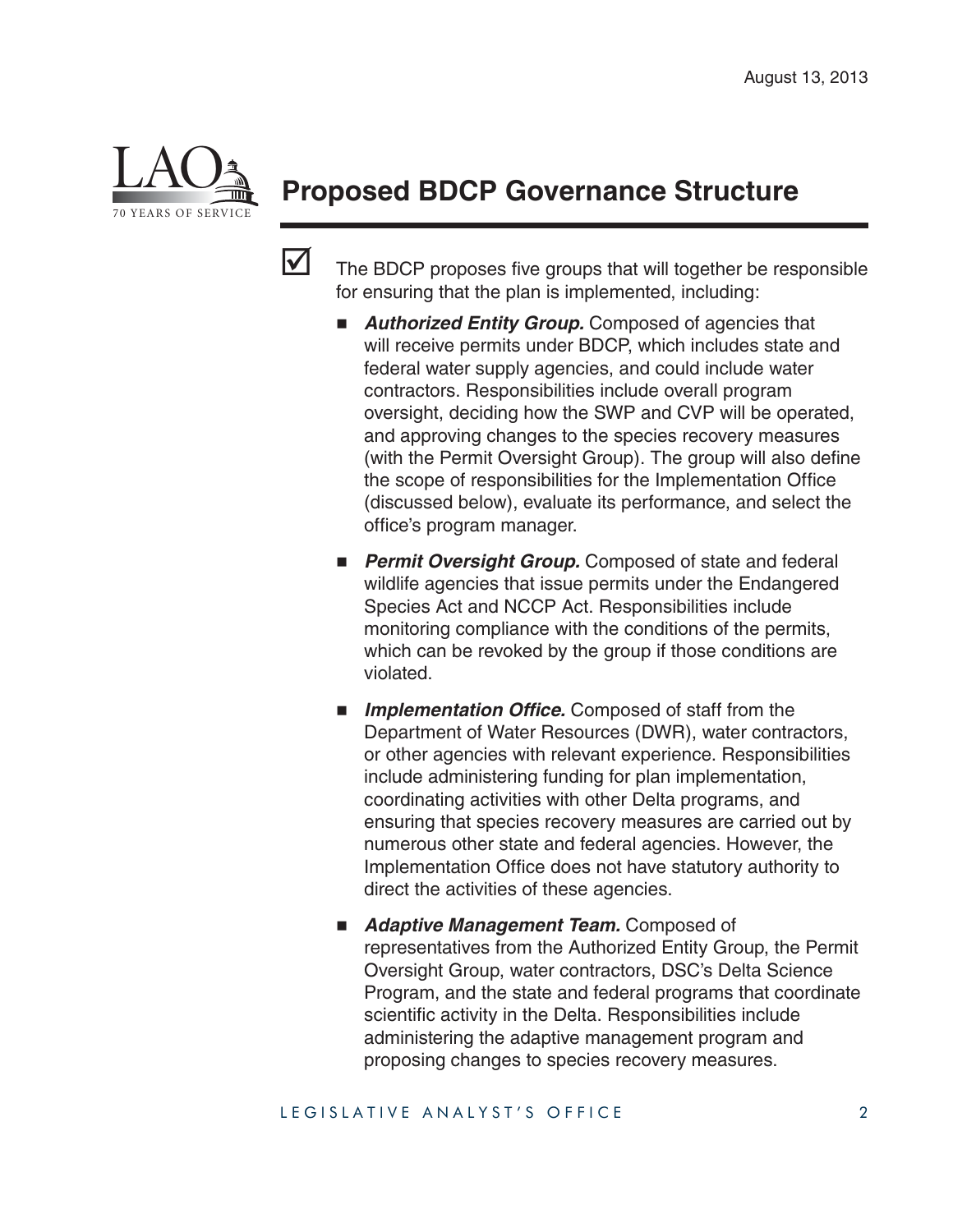

#### **Proposed BDCP Governance Structure** *(Continued)*

**E** Stakeholder Council. Composed of the Authorized Entity Group, the Permit Oversight Group, water contractors, DSC, other Delta programs, regulatory agencies, and county governments. Could also include nongovernmental organizations that represent various interests in the Delta. Will advise BDCP on implementation and other related issues.



**1** Resolving Conflicts Among Groups. Certain decisions, such as approving changes to species recovery measures, would be jointly made by the Authorized Entity Group and the Permit Oversight Group. In cases of disagreement, either group can request that the decision be elevated to higher levels within state and federal government (such as the federal Secretary of the Interior and the Governor). Otherwise, the agency with direct authority over the activity will make the decision.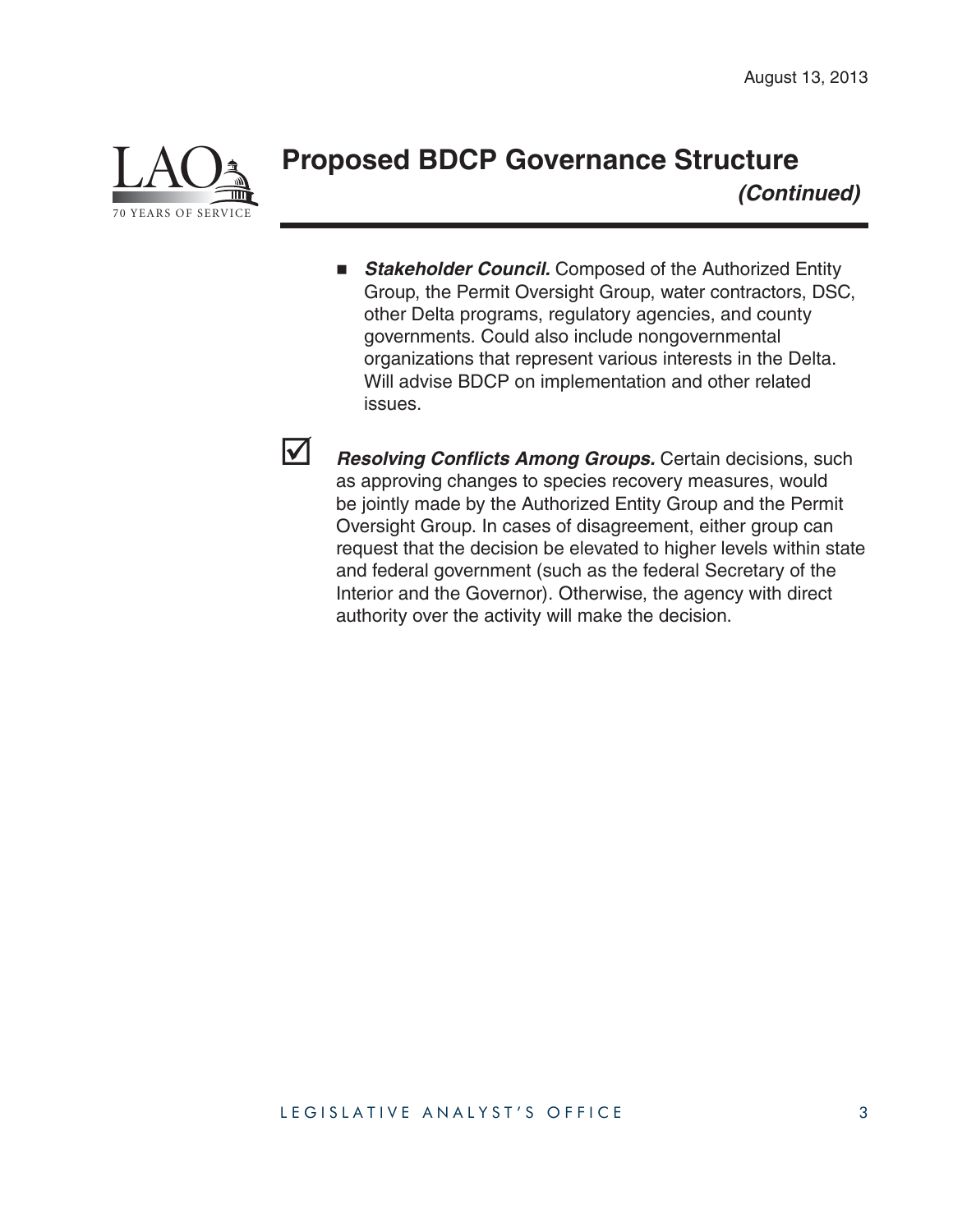

#### **Governance— Issues for Legislative Consideration**



 *Unclear Lines of Authority and Accountability.* Several audits found that past Delta efforts have been hindered by the lack of authority on the part of overseeing entities and stated that the involvement of many agencies without a clear lead results in limited accountability. Because the Implementation Office does not have statutory authority over other agencies, similar issues could arise from BDCP's proposed governance structure.

 *Integration With Other Delta Processes Unclear.* Many programs in the Delta may affect BDCP actions and vice versa. For example, the changes in water operations could affect the success of other Delta programs. Thus, it will be important to integrate BDCP with other Delta programs. However, it is currently unclear how such integration will be achieved and to what extent the DSC will have authority over BDCP. In addition, there is potential for inefficiencies because the Delta Reform Act requires DSC to perform many of the same activities that BDCP proposes to pursue, such an adaptive management program.

**1** *Potential Difficulty in Making Decisions.* Elevating decisions when the Permit Oversight Group and the Authorized Entity Group disagree could slow decision making as multiple levels of government are consulted. In addition, the Adaptive Management Team must reach consensus before proposing changes to species recovery measures. However, scientific consensus has rarely occurred in the Delta.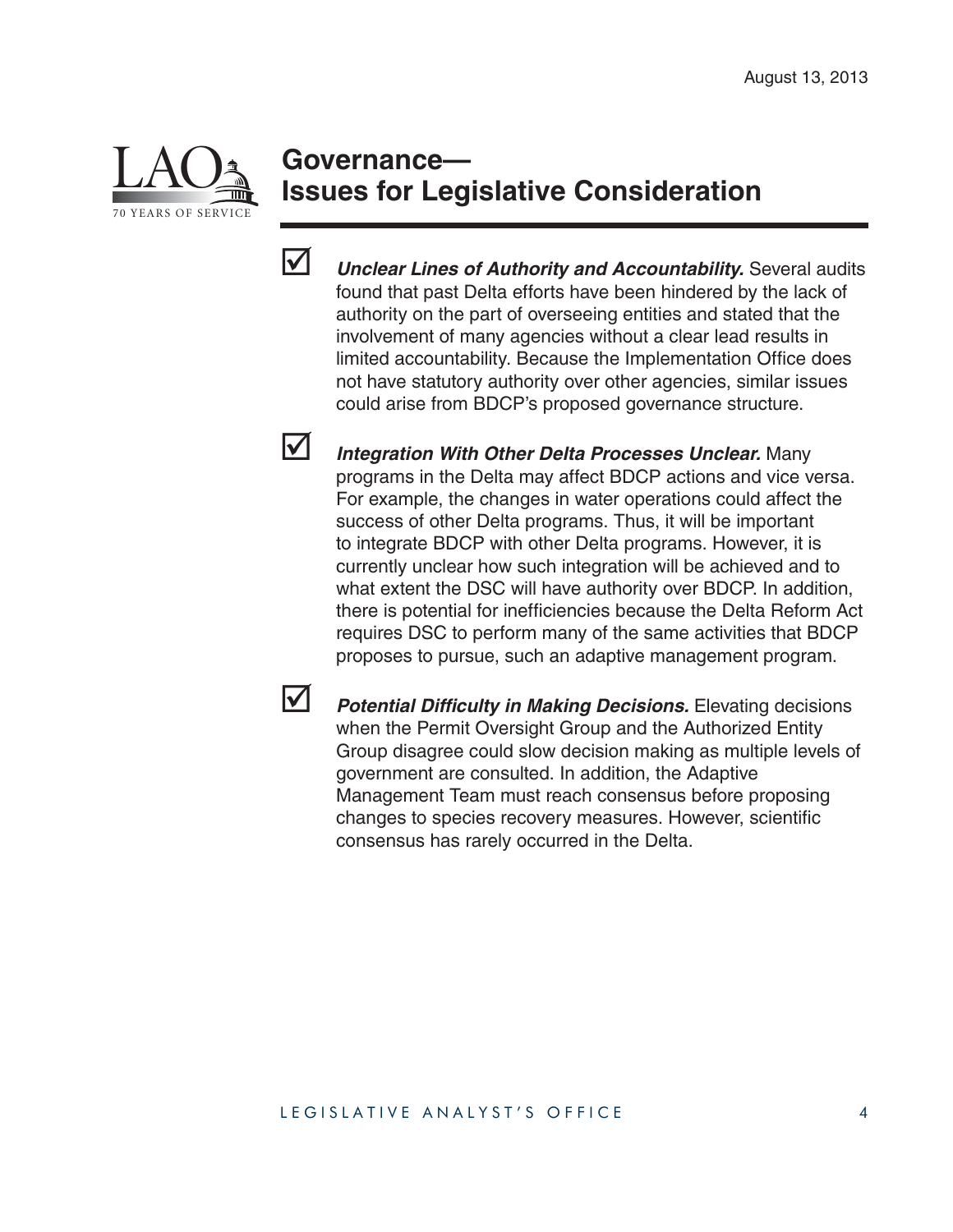

#### **Governance— Issues for Legislative Consideration** *(Continued)*



 *Unclear Balance Between Coequal Goals.* The BDCP appears to give significant authority over certain aspects of BDCP (such as identifying potential changes to water project operations) to water supply agencies, while the authority of fish and wildlife agencies is less clear. For example, the Delta Reform Act requires BDCP to integrate fish and wildlife agencies into the real-time decisions on water operations, but BDCP does not specify to what extent the Permit Oversight Group will be involved in those decisions. Thus, the extent to which BDCP will balance the coequal goals is unclear.

 *Limited Accountability to Legislature.* Under the proposed BDCP, its implementation would be carried out with limited legislative oversight. For example, the Stakeholder Council would not include a representative of the Legislature. In addition, key BDCP positions (such as the program manager for the Implementation Office) would not be approved by the Legislature. Thus it could be difficult for the Legislature to hold BDCP accountable for its progress on the coequal goals.

 *Legislature Could Specify Delta Governance Structure.* The Legislature could take actions to ensure that BDCP operates effectively by clarifying certain aspects of the governance structure. For example, the Legislature could give the Implementation Office statutory authority over other agencies, transfer some responsibilities for implementation to DSC (which currently has some regulatory authority over other agencies), or grant additional authority to DSC to exercise oversight over BDCP implementation (such as by requiring DSC approval of changes to species recovery measures).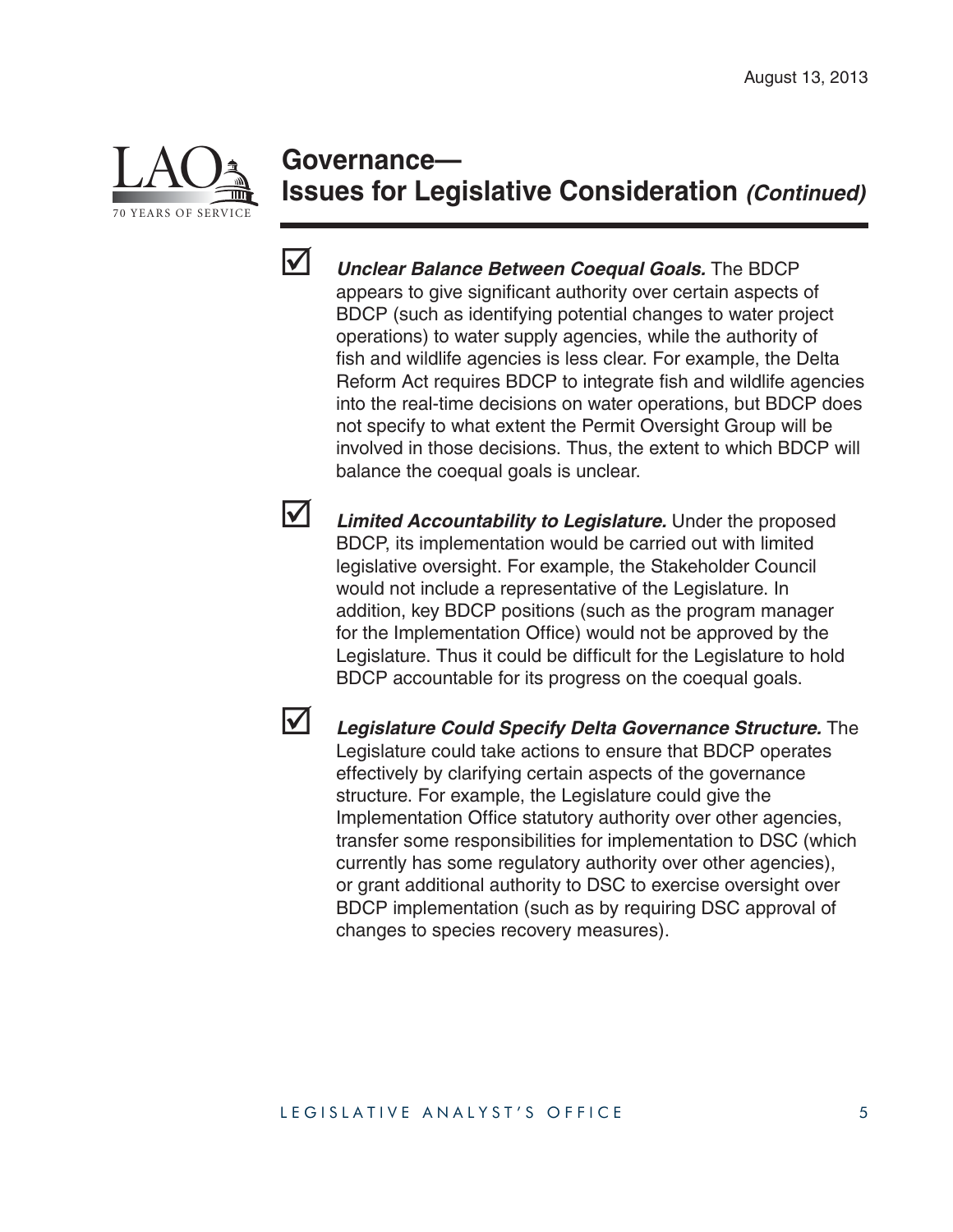

# **BDCP Cost Estimates and Funding Sources**



**Expenditures to Date.** Since 2006-07, a total of \$176 million has been spent on planning activities related to BDCP (as of June 2013). Funding for these activities has come from the state and federal water "contractors" south of the Delta that receive water from the SWP and CVP, under a series of funding agreements with DWR and the United States Bureau of Reclamation.

**Estimated Future Costs.** The BDCP estimates that the total cost of BDCP over the 50-year term of the permits that authorize its operation is \$24.7 billion. This estimate does not include financing costs, such as interest payments. About two-thirds of this total comes from the construction and operation of the tunnels.



 *Cost Assumptions Generally Reasonable.* In general, BDCP's various cost assumptions, such as those related to tunneling costs, project management, and discount rates appear reasonable. However, as we discuss later, certain cost assumptions could be improved.



*Potential Funding Sources Identified.* As required by state law, BDCP lists potential funding sources that exceed the total costs. As discussed later, the availability of some of these sources may be uncertain.



*Contractors to Fund Conveyance.* The BDCP states that the contractors will fund all of the construction and operations of the tunnels and associated legally required mitigation by charging their ratepayers. The current water supply contracts signed by the contractors and DWR contain terms that ensure that contractors fully fund the costs of SWP, which in the future could include the tunnels.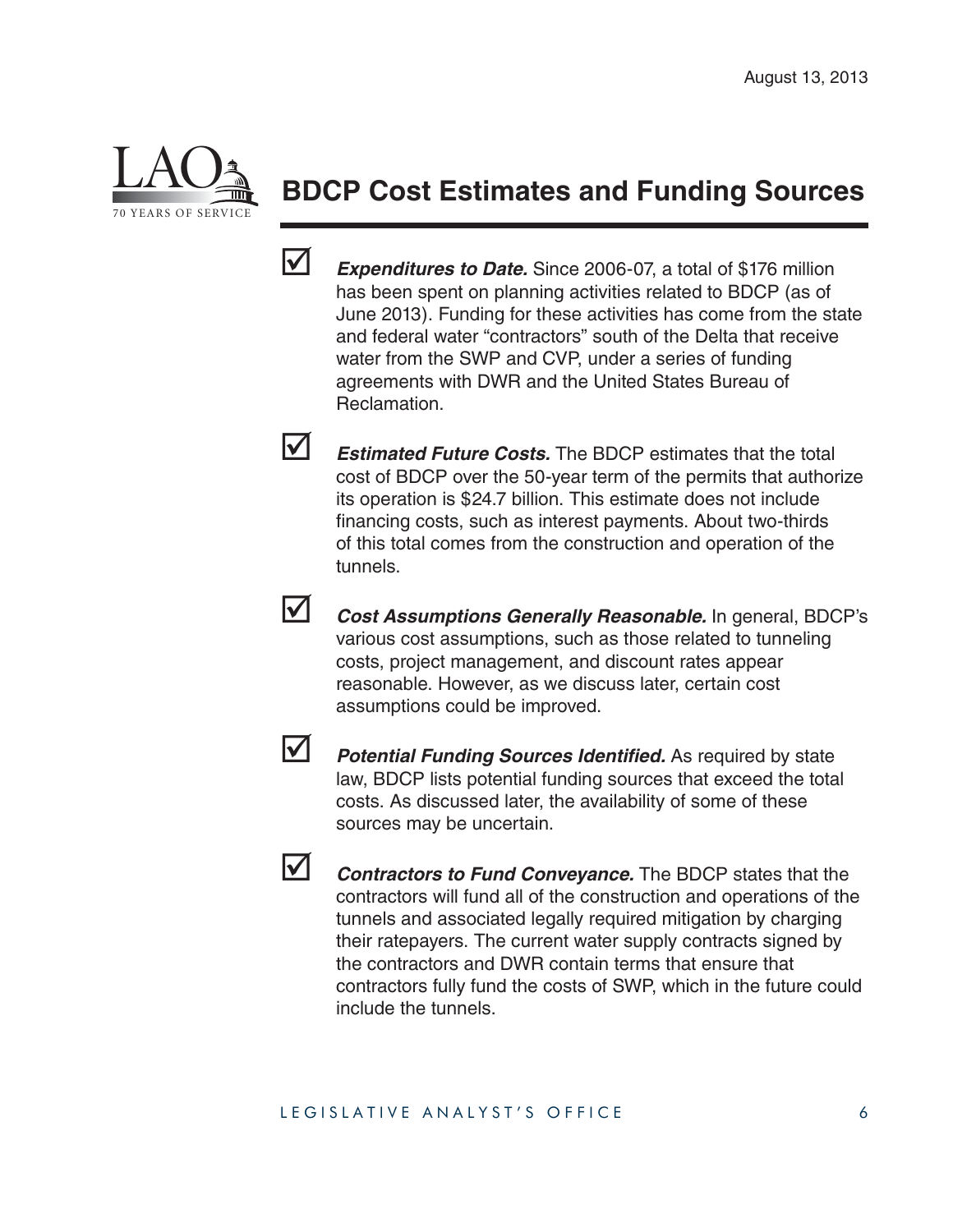

# **BDCP Cost Estimates and Funding Sources** *(Continued)*



# *State and Federal Governments to Primarily Fund*

*Ecosystem Restoration.* The BDCP expects 90 percent of the costs of ecosystem restoration and program administration to be shared by the state and federal governments. Most state funding is anticipated to be provided by future water bonds, including a bond currently scheduled for the November 2014 ballot. Federal funding is expected to be provided almost exclusively by congressional appropriations with a small amount expected from an existing surcharge on CVP water users.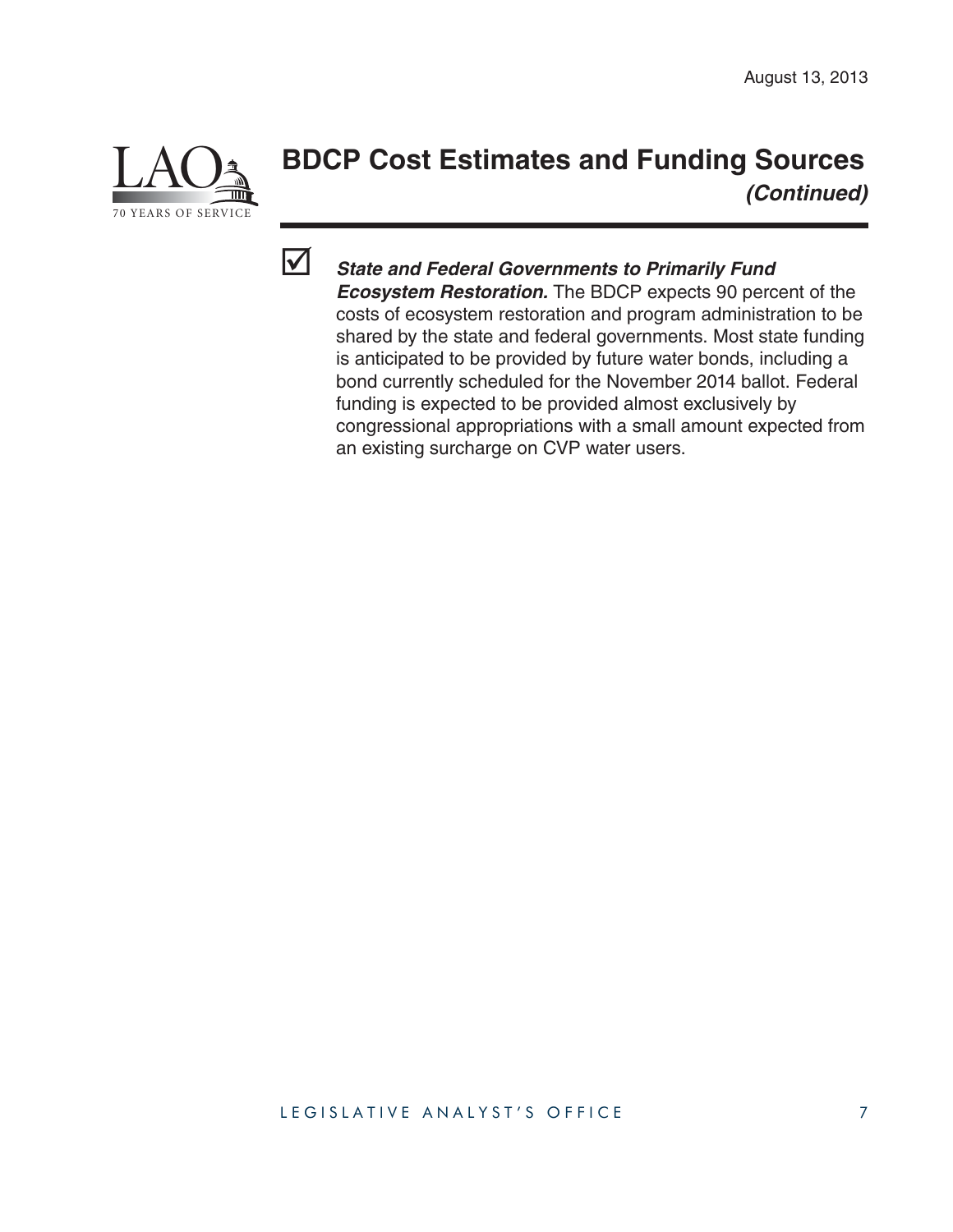

## **Cost Estimates— Issues for Legislative Consideration**



 *Potentially Greater Land Costs.* Based on historical land value data, BDCP estimates that land acquisition costs will exceed over \$1 billion. However, land prices could increase significantly as demand for land increases due to the implementation of BDCP, potentially resulting in higher land acquisition costs.



**1** Potential for Cost Overruns. Based on our review of various studies of cost overruns on large and complex infrastructure projects, we find that actual construction costs can differ significantly from estimates. One specific study that examined 33 bridge and tunnel projects (mostly in Europe and North America) found that the actual cost of these projects exceeded estimates by 34 percent on average. On the other hand, some research indicates that water projects experience fewer overruns than transportation projects.



 *Cost Estimates Do Not Capture Potential Range of Costs.* Because the estimates depend on many assumptions and the potential for overruns, the single cost estimate provided by BDCP does not fully capture the range of potential costs. In order to provide more useful information to the Legislature and public, BDCP could estimate each cost component using a range of assumptions that vary based on costs of historical projects and use those data to present a low, midpoint, and high cost estimate.



**V** Unclear Whether Benefits of Tunnels Will Outweigh Costs. According to BDCP, the benefits of the tunnels are 35 percent to 40 percent greater than the costs to the water users that will fund them. However, two factors could affect whether the project has net benefits. First, the cost of the project could be higher from cost overruns. Second, the benefits could be lower than estimated because of lower-than-anticipated water demand or costs of alternative supplies.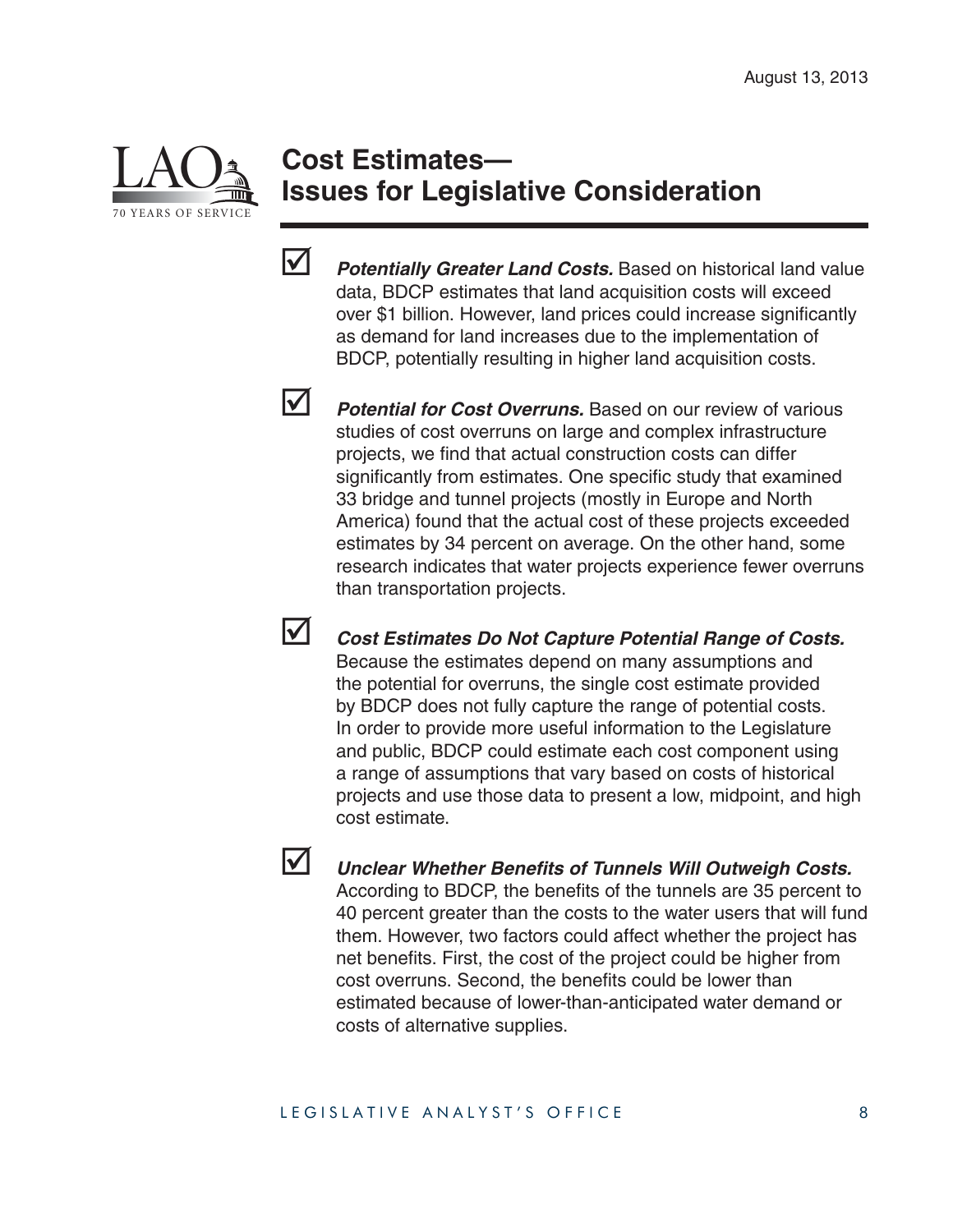

# **Cost Estimates— Issues for Legislative Consideration** *(Continued)*



 *Ensure All Procurement Methods Are Considered.* A variety of procurement methods could be used to design and construct the tunnels, such as "design-bid-build," where separate contractors are responsible for design and construction of the infrastructure project, and "design-build," where a single contractor is responsible for both the design and construction. Considering the advantages and disadvantages of all procurement methods could help ensure that BDCP chooses the method that best ensures the successful and timely completion of the project.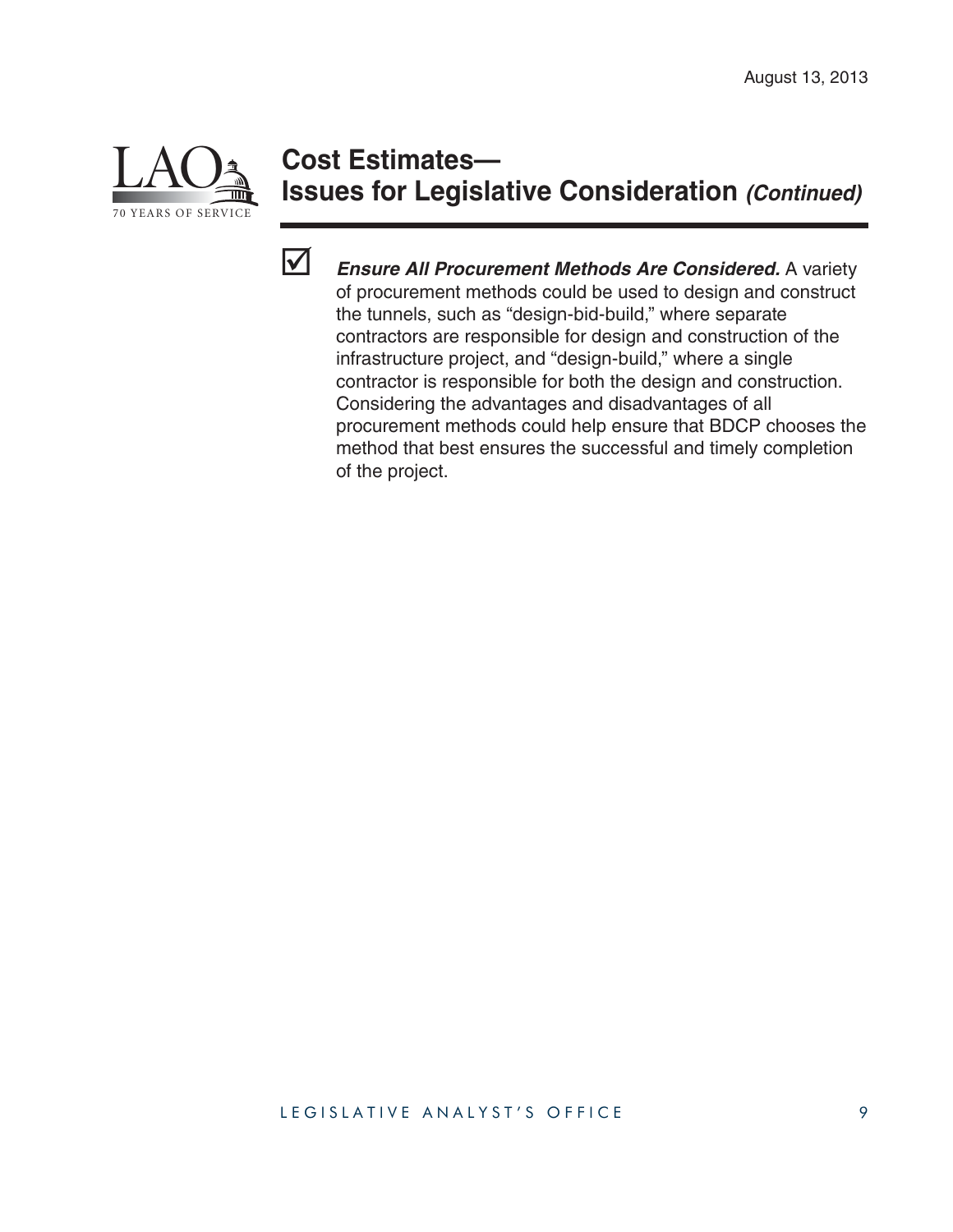

## **Funding Sources— Issues for Legislative Consideration**



 *Contract Terms That Protect State Are Not Guaranteed.* As noted above, the current contracts between DWR and the water contractors contain terms that ensure that contractors pay the full cost of SWP and protect the state from risk. However, the contracts for water supply will have to be renegotiated in order to fund the tunnels and there is no guarantee that these terms will be continued.

 *Some Funding Sources for Ecosystem Restoration Uncertain.* As discussed above, BDCP relies on future bond measures to fund the state share of ecosystem restoration, but it is unclear if and when voters will approve them. If bond funds are not available in the near future and no additional funding sources are identified, some ecosystem restoration may not be funded, including the early actions needed before the tunnels begin operation.

 *Funding Needs for Ecosystem Restoration Could Be Higher Than Planned.* It is possible that the proposed ecosystem restoration activities will be inadequate to offset potential negative impacts on the ecosystem from new conveyance (such as greater take of certain species as a result of increased pumping). In addition, BDCP states that state and federal governments could be asked to fund additional activities in order to offset some uncertainty surrounding water exports. This could mean that the public may pay for additional restoration in order to allow additional pumping.